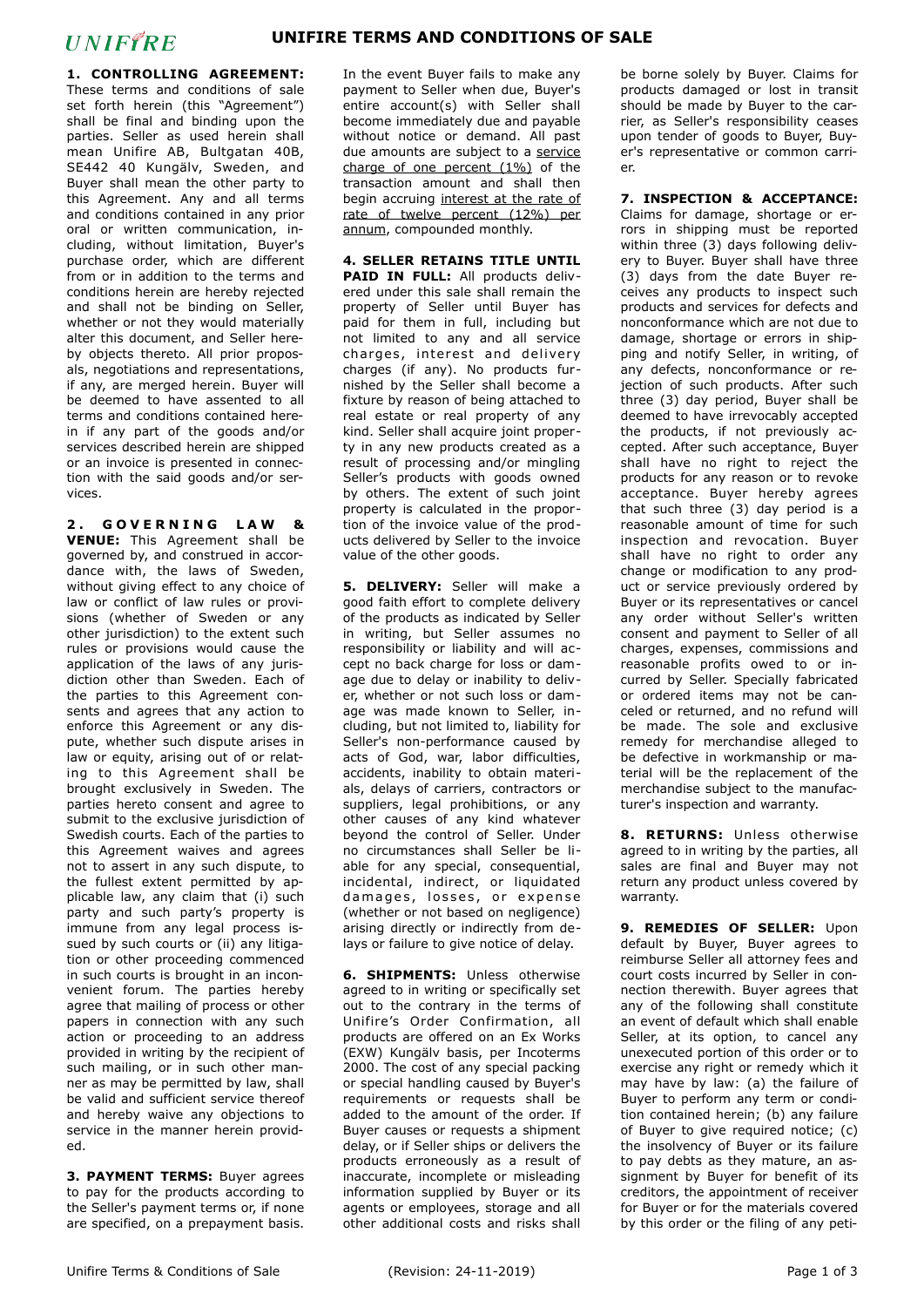## **UNIFFRE**

tion to adjudicate Buyer bankrupt; (d) the death, incompetence, dissolution or termination of existence of Buyer; (e) a failure by Buyer to provide adequate assurance of performance within ten (10) days after a justified demand by Seller or (f) if Seller, in good faith, believes that Buyer's prospect of performance under this Agreement is impaired. All rights and remedies of Seller herein are in addition to, and shall not exclude, any rights or remedies that Seller may have by law. In the event it becomes necessary to incur any expense for collection of any overdue account, reasonable collection charges, including reasonable attorneys' fees, will be added to the balance due and Buyer shall pay all such charges.

**10. THIS EQUIPMENT IS NOT TO BE USED WITH INCAPACITATING OR IRRITATING CHEMICAL IRRI-TANTS.** Buyer understands and agrees that Unifire's equipment is designed for fire fighting and other peaceful professional uses and warrants to Seller that the Equipment shall, under no circumstances, be used for the dissemination of incapacitating or irritating chemical agents.

**11. BUYER WARRANTS TO SELLER THAT THE EQUIPMENT PUR-CHASED SHALL NOT BE SOLD, EXPORTED OR REEXPORTED TO ANY COUNTRY OR ENTITY IN VI-OLATION OF ANY EUROPEAN UNION EMBARGO IN FORCE AT THE TIME OF SALE.** Buyer agrees that it will not divert, use, export, or reexport any equipment sold hereunder contrary to European Union ("E.U.") Export Controls and/or any other provision of E.U. law. Buyer expressly acknowledges and agrees that it will not export, reexport, or provide such items to any entity or person within any country that is subject to E.U. economic sanctions or embargoes. A partial list of nations which are subject to embargoes can be found at [http://www.sipri.org/](http://www.sipri.org/databases/embargoes) [databases/embargoes](http://www.sipri.org/databases/embargoes). The list of countries subject to E.U. economic sanctions or embargoes may change from time to time.

**12. NO LIABILITY FOR NETWORK SECURITY BREACHES OR UNAU-THORIZED USE OF UNIFIRE IN-TERACT & OTHER UNIFIRE NET-WORK-CONTROLLED ROBOTIC NOZZLE SYSTEMS:** Some Unifire Robotic Nozzles systems are offered and sold with the ability to be connected to and controlled over a local area network (LAN) or wide area network (WAN) via Unifire's web server and InterAct core technology. **Unifire urges users of such systems to take extreme care to en-** **sure that any such networked system(s) be highly secure from possible intrusion, hacking and use by unauthorized individuals. Unau thor ized access to the Unifire robotic nozzle control system could result in serious damage to persons and/or property. Network security of Unifire robotic nozzle systems is strictly the responsibility of the purchaser and/or end user, and NOT of Unifire. Unifire makes no warranty, and accepts no responsibility or liability, for the security of networked robotic nozzle systems.**

**13. WARRANTY: THE BUYER'S SOLE AND EXCLUSIVE WARRAN-TY, IF ANY, IS THAT PROVIDED BY THE SELLER AT THE TIME OF THE SALE. SELLER MAKES NO OTHER EXPRESSED OR IMPLIED WARRANTIES INCLUDING, WITHOUT LIMITATION, ANY IM-PLIED WARRANTIES OF MER-CHANTABILITY AND FITNESS OR FITNESS FOR A PARTICULAR PURPOSE.** Seller specifically disclaims, to the maximum extent permitted by law, any express or implied warranty of merchantability and of fitness for a particular purpose. Buyer understands and agrees that Seller is an equipment manufacturer only, and that this sales is for equipment only. Seller makes no representations relating to fire safety engineering or fire fighting system designs for any specific application or project. Buyer and its agents are solely responsible for determining whether the equipment offered herein is fit for Buyer's particular purpose (and/or that of the ultimate end user, as the case may be). Seller accepts no responsibility for, and expresses no opinion regarding, the appropriateness of the selection of the equipment offered herein with respect to whether the Equipment is fit for a particular purpose.

**14. FLAME RANGER "PROJECT MANAGEMENT FEE":** When offer as part of a sale of one or more sets of the Unifire FlameRanger System, the term "Project Management Fee" shall mean a one-time fee that includes each of the following: i) preparation of the offer—including document review, site visit (where applicable), telephone discussions and related correspondence, graphical designs and renderings (when applicable) and presentations to Buyer and/or Buyer's representatives; and ii) technical support and documentation provided by Seller to Buyer during the installation phase; and iii) on-site commissioning of the equipment by Seller and/or Seller's agents, which commissioning shall take place only after Buyer has provided Seller with adequate assurances that the equipment has been installed by Buyer or Buyer's agents in accordance with Seller's instructions (including but not necessarily limited to those in the Unifire FlameRanger Design & Installation Manual and/or other written, oral or video instructions Seller provides to Buyer); and iv) all travel expenses and costs incurred by Seller in performing the services described in the preceding subsections. The "Project Management Fee" shall be nonrefundable, regardless of the actual scope of services provided or number of on-site visits or other services rendered by Unifire, and Unifire reserves the sole right to determine when it has completed its obligations associated with the Project Management Fee.

**15. LIMITATION OF DAMAGES**: **To the maximum extent permitted by law, Buyer waives any and all c la ims , r ights and remed ies against Seller, whether express or implied, or arising by operation of law or in equity, for any punitive, exemplary, indirect, incidental or consequential damages whatsoever arising out of this Agreement and/or the use of the equipment sold hereunder.** 

**16. CONFIDENTIALITY AND IN-TELLECTUAL PROPERTY**: Except to the extent specifically granted in any software license(s) associated with this transaction (if any), this Agreement does not grant any right or license, and no other right or license is to be implied by, or inferred from, any provision of the Agreement or by the conduct of the Parties, with respect to any intellectual property right, including without limitation, drawings, specifications, plans, models, samples, process, trade secret, know-how, patents or design of either Party. Seller shall remain the exclusive owner of all intellectual property rights relating to the Goods or Services, or discovered by Seller as a result of, or incidental to, the performance of the Agreement. Buyer shall keep as strictly confidential and shall not disclose to any third party, nor use for any purpose other than the proper performance of the Agreement, any information of whatever nature regarding the Seller and/ or the Goods or Services. If the Goods are manufactured according to Buyer's design, Buyer shall defend, indemnify and hold harmless Seller against any claims or liability for patent infringement related to such design.

**17. INDEMNIFICATION:** The Buyer shall at its own expense apply for and obtain any permits and inspections required for the installation and/or use of the products. Seller makes no promise or representation that the